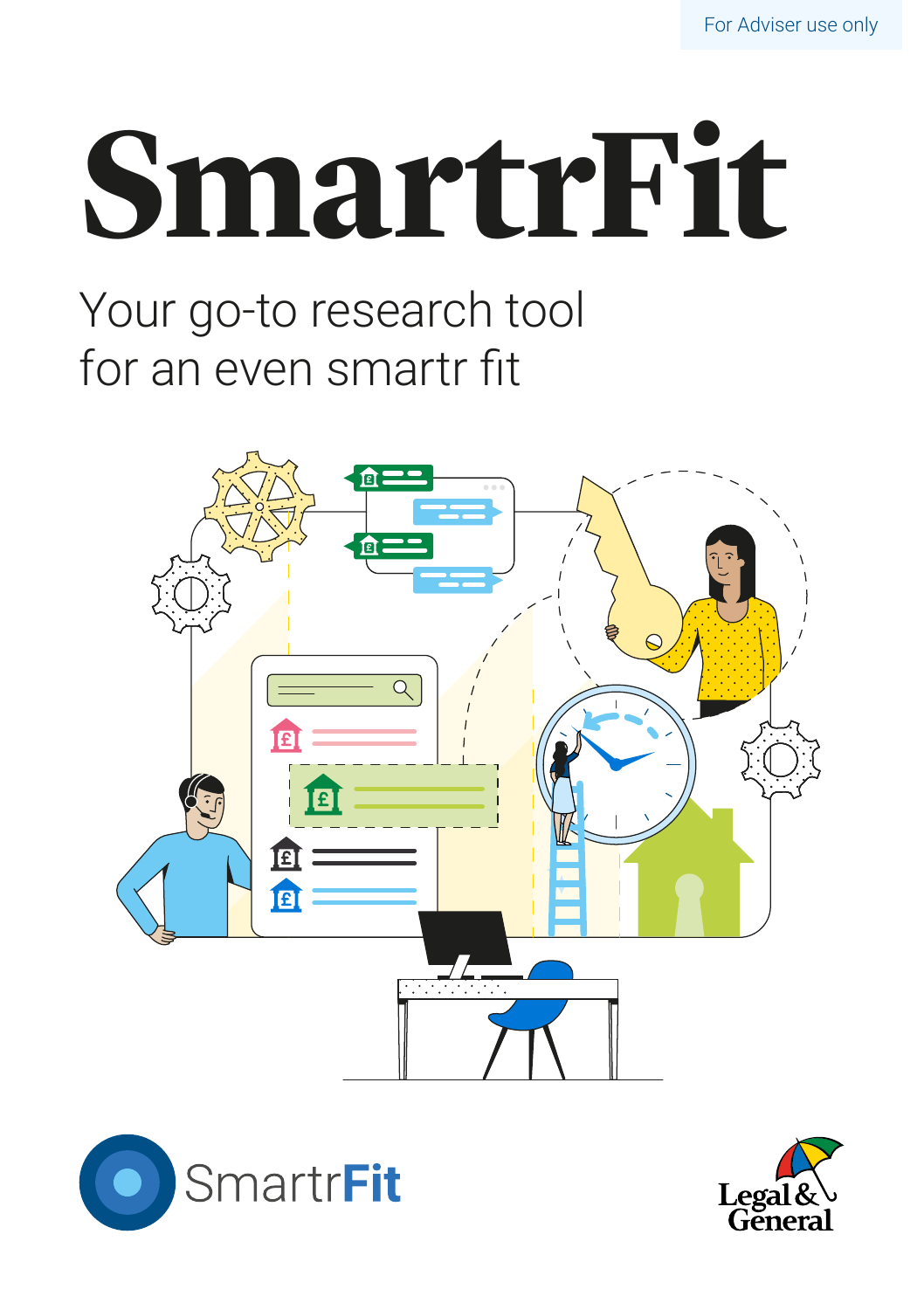## **The world has evolved, and so has SmartrFit**

Today it's even more important to quickly find accurate and in-depth results for clients who are seeking a mortgage. That's why we developed an affordability calculator that combines criteria from our SmartrCriteria tool, and now product examples, so you can see what could be available for your clients all in one place.

### **How does it work?**

- Simply select your chosen calculator Residential or Buy-to-Let
- Criteria and affordability questions are applied into one user friendly, quick-tocomplete form
- Lenders on our panel directly update their criteria and products daily
- Legal & General's aggregator technology connects with lender affordability calculators
- Intuitive criteria checks are performed automatically for each search
- You have the ability to insert additional criteria of your choice via a seamless link to SmartrCriteria
- The outcome is powerful research results, personalised to your client's situation in just a few clicks



### **How can SmartrFit help me?**

#### **Give clients borrowing advice they can trust and recommend**

By combining criteria, affordability and now some product examples in one quick search. you can confidently tell your Residential and Buy-to-Let clients up front how much they can borrow, plus potential lenders, monthly costs and interest rates. The result? Your client goes away reassured, to find their property in the know.

#### **More time to focus on what you do best**

Designed as a single system to save you time, SmartrFit requires you to enter client details just once. The same goes for your login, and you won't need multiple licenses either. Plus, SmartrFit provides more powerful research outcomes in just a few clicks. So you can get back to what makes your business grow – giving great advice.

#### **Reduced costs for your business**

Would you like to increase your productivity and save on multiple licence fees? Currently free to use, adopting SmartrFit today, makes sound business sense and can help you grow that bottom line.

### **Digital solutions to help you grow**

Talk to us about our Smartr+range to power up your website, by integrating a branded version of our intuitive calculator

### **Why choose SmartrFit?**



### **In-depth accurate results**

SmartrFit carries out up to 11 intuitive criteria checks as standard, eliminating close to a third (29%) of residential searches, that would otherwise have passed affordability but fallen out on criteria



### **Evolving with the industry**

Now available for both Residential and Buy-to-Let, Smartrfit is built to be your go-to research tool that's fit for today's life, and to evolve in the future too.



### **Experience and expertise**

As part of Legal & General we've been building expertise and knowledge since 1836.

### **Trust**

The lenders on our panel log-in directly to update and verify their criteria and product information.